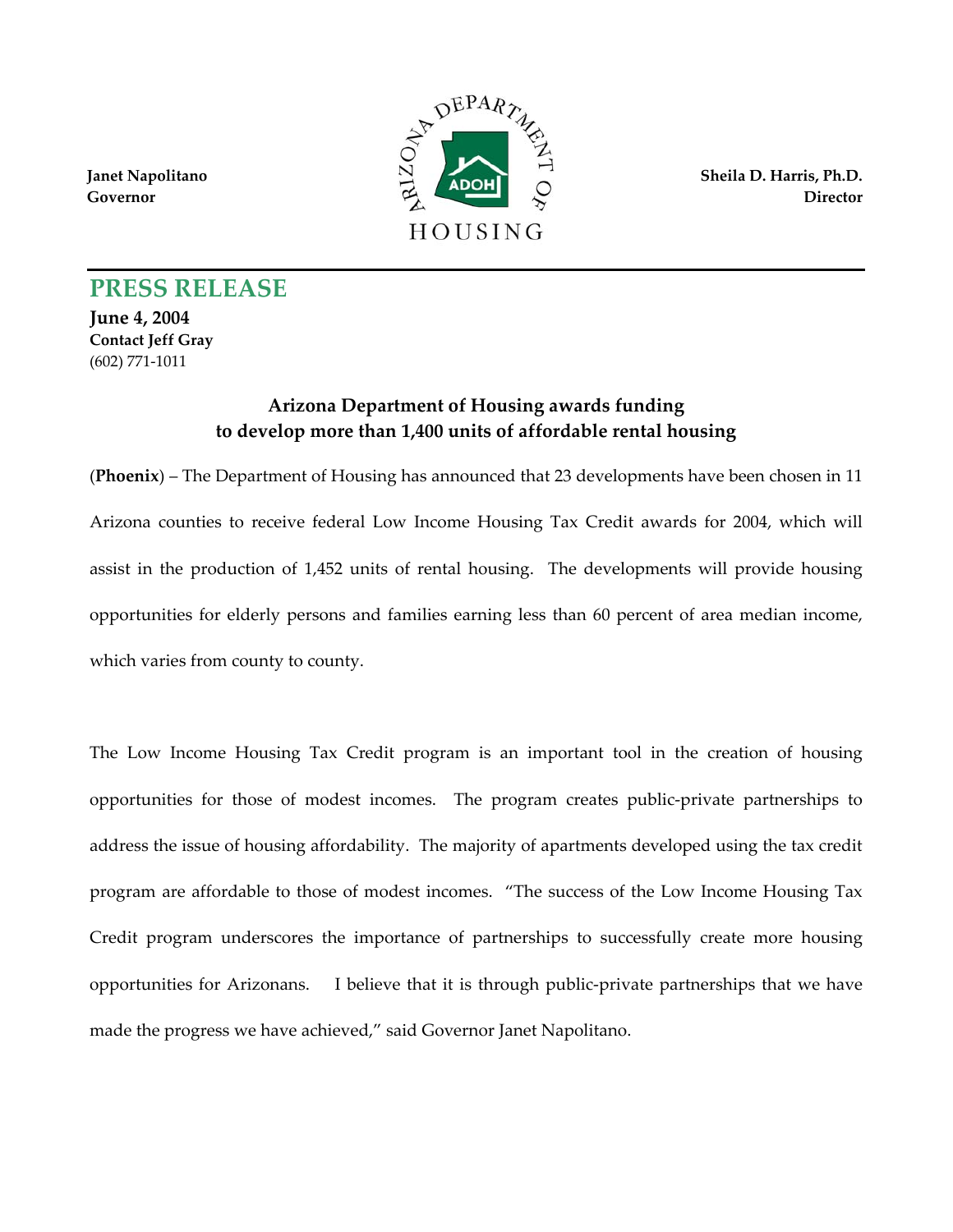"The 2004 tax credit award list is as diverse as Arizona. Developments will provide housing for lowincome seniors, residents of tribal communities, and families. Additionally, two-thirds of the awarded developments are located outside of Maricopa and Pima Counties, providing much needed housing for Arizona's non-urban communities," said Dr. Sheila Harris, Director of the Department of Housing.

The Arizona Department of Housing is the statutorily designated federal housing credit agency and is responsible for allocating the Low Income Housing Tax Credits. Congress created the program in 1986 in an effort to encourage private investment in the development of affordable housing. Developers, including non-profit organizations, obtain the credits from the Arizona Department of Housing through a competitive process and in turn sell the tax credits, using the proceeds to finance the construction of affordable housing. Tax credits provide a dollar-for-dollar reduction in federal tax liability for investors who, in turn, provide dollars for the construction of housing that meets program requirements. The result is that the developer is able to offer conventional style apartments to lowincome people at a reduced rental rate. Arizona received approximately \$10.5 million in tax credits, in 2004, to allocate to affordable housing developers. Apartment units that are financed using tax credits must remain affordable for 30 years.

The Arizona Department of Housing was established to promote safe and affordable housing opportunities for low and moderate-income individuals. For further information about the Department, please visit [www.housingaz.comT.](http://www.housingaz.com/)